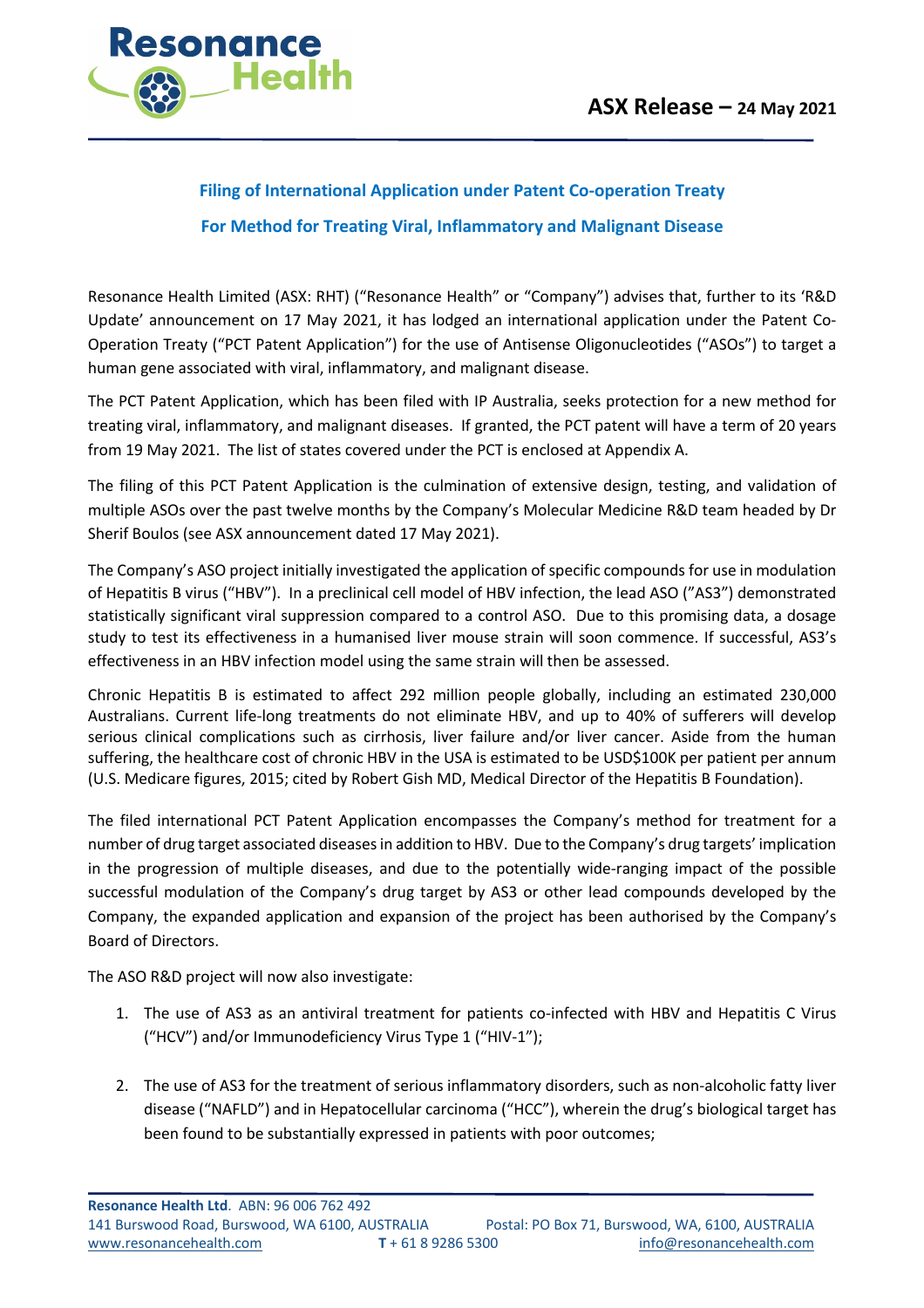

3. Evidence implicates a possible role for the Company's drug-target in the life cycle of Coronavirus strains, including those responsible for severe acute respiratory syndrome ("SARS") such as SARS-CoV-2, the causative agent of COVID-19. The Company will explore this further.

Chief Executive Officer, Alison Laws, says:

"Antisense therapies have interesting potential in application to various human diseases and conditions. Dr Boulos and his team are highly experienced designers and researchers, and although this work was initially targeting a particular liver disease, published research provides a body of evidence for the role of the Company's drug target across multiple diseases.

For Resonance Health, the possibility of developing effective therapies at relatively low R&D expenditure is interesting. Internationally, there have been a number of antisense oligonucleotide licencing deals over the last few years, demonstrating market validation of this type of investment. The Company intends to continue work on this project against controlled timelines and budgets and will provide further updates on the project as work progresses."

## **Authorised by:**

This announcement has been authorised for release in accordance with the delegated authority of the Board of Directors of Resonance Health Limited.

#### **For further information please contact:**

Chad Tondut Communications Manager, Resonance Health E: chadt@resonancehealth.com P: +61 (0)8 9286 5300